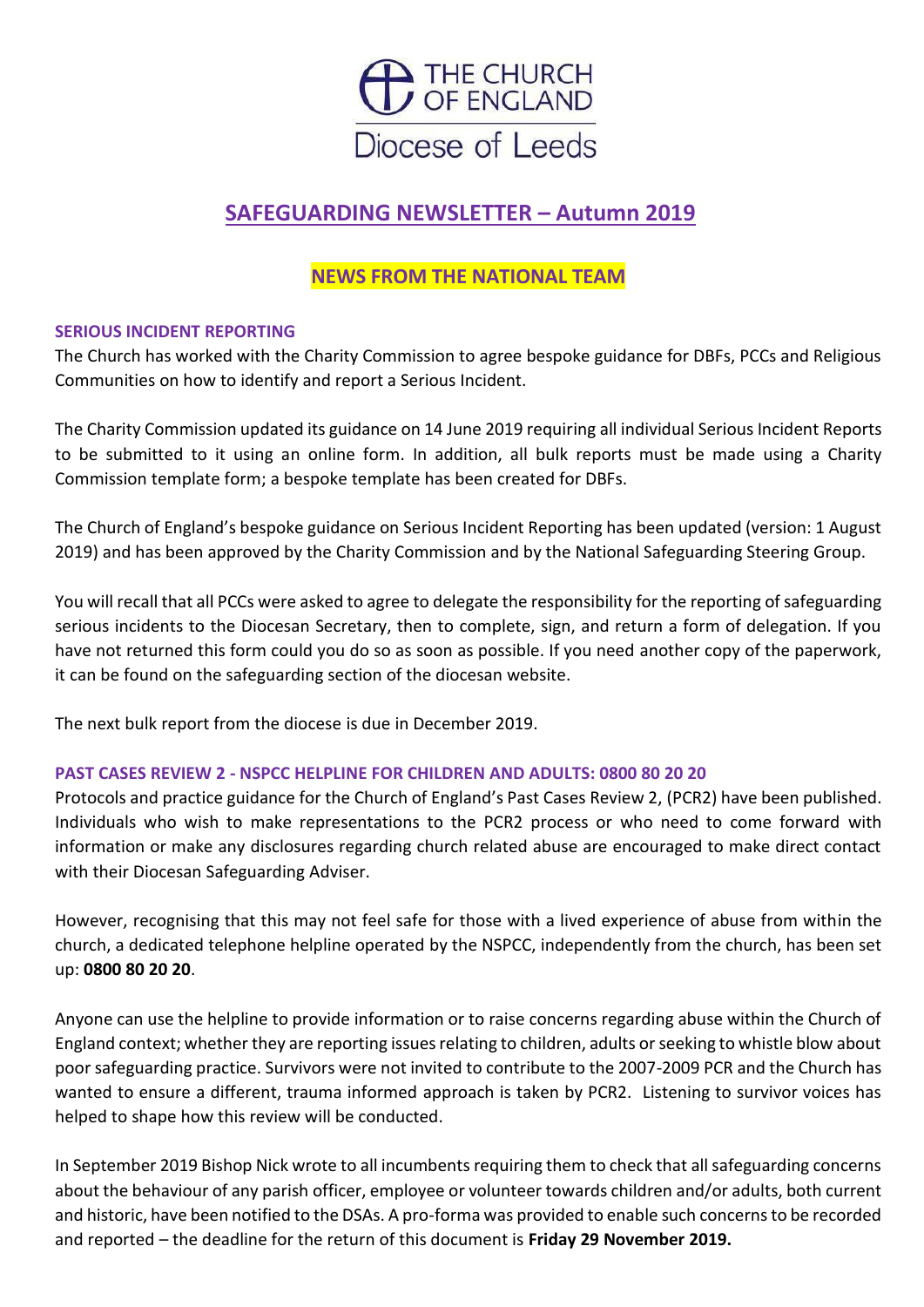## **PARISH INFORMATION**

#### **WHAT PARISHES SHOULD DISPLAY**

Please note that it has been the House of Bishops' policy since 2017 that parishes must display information about their safeguarding arrangements, specifically that the parish should display:

- A formal statement of adoption of the House of Bishops' 'Promoting a Safer Church; Promoting a Safer Church Booklet; Safeguarding Policy Statement'. This should be signed on behalf of the PCC;
- Contact details of the PSO, churchwarden and any other local leaders;
- Information about where to get help with child and adult safeguarding issues, e.g. local authority contact details, domestic abuse and key helplines, e.g. Child Line (see Appendix 5 for model in 'Safeguarding in Parishes - Who's Who' which can be accessed via this link <http://leeds.anglican.org/safe-diocesan-policy-guidance> (see section what parishes should display)

Additionally, the Parish Safeguarding Handbook published in 2018, states that a parish should also 'ensure that safeguarding arrangements are clearly visible on the front page of the parish website'. It recognises that not all parishes have a web page and, in this situation, the parish may want to put the information attached onto the National Church website A Church Near You. [https://www.achurchnearyou.com/.](https://www.achurchnearyou.com/) This has a 'safeguarding' tab on every page which will take the user through to a map highlighting safeguarding details

We would encourage you to comply with these requirements as speedily as possible and to take a fresh look at information on your website. While we realise the Handbook was only finalised at the end of last year, very few parishes have complied with this guidance. It is possible that a failure to comply with the publication requirement on the web page could be a failure to have 'due regard' to the House of Bishops' Guidance and thus lead to disciplinary proceedings against responsible clergy under the Clergy Discipline Measure.

## **[PARISH SAFEGUARDING CHECKLIST](https://www.leeds.anglican.org/sites/default/files/files/Parish%20Safeguarding%20Checklist%2030_7_19%20final.docx) New document for Parish Safeguarding Officers (PSO) July 2019.**

All the documentation mentioned within the Parish Safeguarding Checklist should be provided for the Archdeacon at the parish visitation. However, we encourage the PSO and Incumbent to use this checklist in preparation for the report to the Annual Parochial Church Meeting.

The measures identified in the checklist will be checked during parish visitations and the documents referred to can be found on the Diocesan website: [https://www.leeds.anglican.org](https://www.leeds.anglican.org/)[.](https://www.leeds.anglican.org/) If you have questions or need support to complete the steps on the checklist, you can contact the DSA for further support and advice

### **WHAT TO DO WITH SAFEGUARDING RECORDS IN A VACANCY**

If there is going to be a vacancy, the incumbent should ensure that you formally handover all safeguarding files to your Area Dean who will look after the files and oversee the parish safeguarding responsibilities in your absence. This can be for sabbatical, moving parishes or any other reason. The DSA will liaise with the Area Dean regarding any new or existing safeguarding concerns and formally handover to the new incumbent.

## **SAFER RECRUITMENT**

Safer recruitment practice is an essential part of the Church of England's approach to safeguarding. This policy and guidance sets out safer recruitment practices for people working or volunteering with children and adults. The guidance addresses two key areas – the recruitment process and criminal record checks (DBS). The guidance outlines who should undertake a criminal record check in accordance with their role with the Church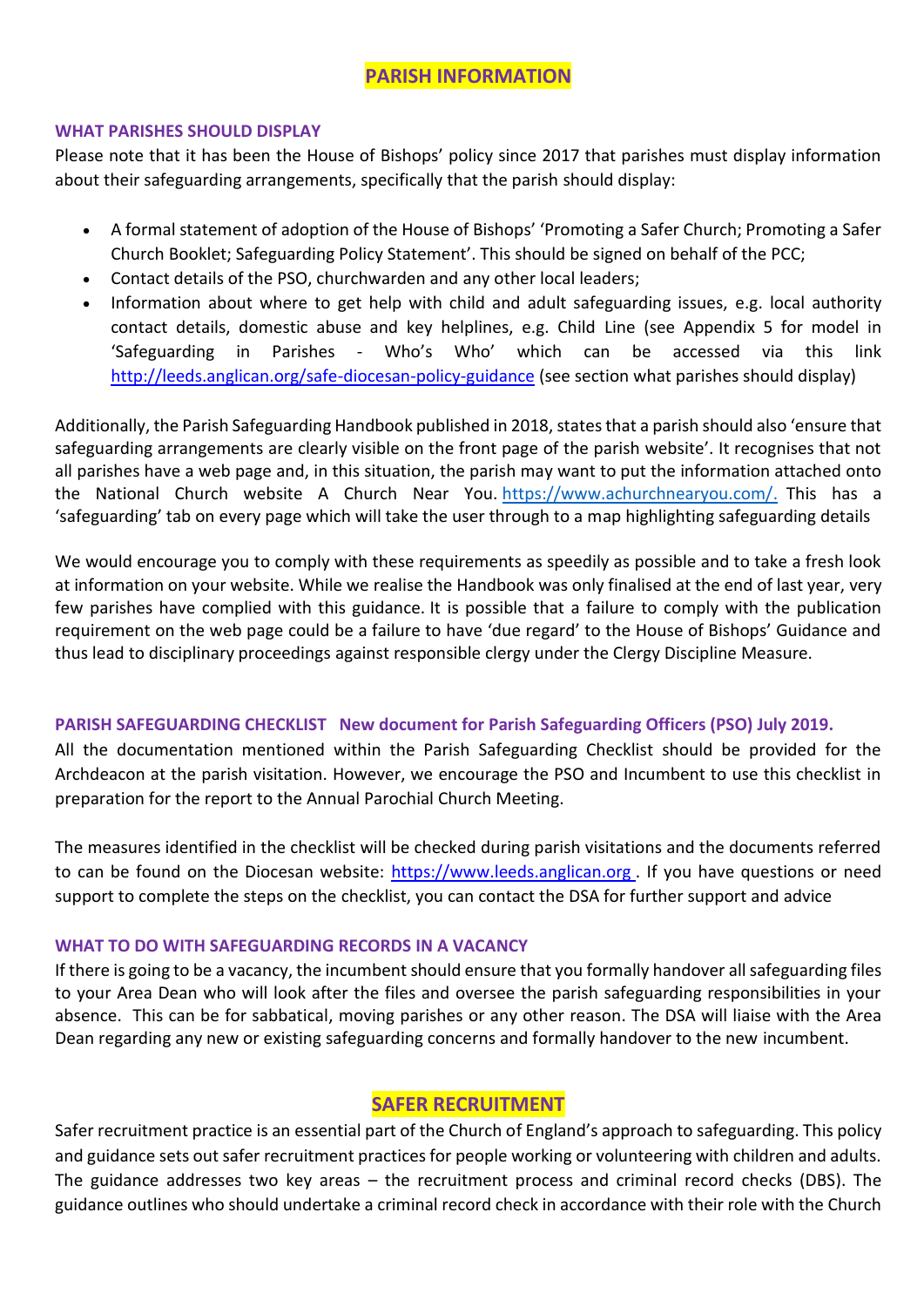of England and provides helpful templates for use within parishes, dioceses, cathedrals and other church organisations.

#### **THE CONFIDENTIAL DECLARATION FORM.**

At the start of the process, where an individual is going to work or volunteer with vulnerable people, ask him/her to complete a 'Confidential Declaration' which, in broad summary, asks if there is any reason why he/she should not be working with children and adults experiencing, or at risk of abuse or neglect. It can also help to identify any issues that might need resolving at an early stage. Please speak to the Safeguarding Team for further information.

**PLEASE NOTE** that you should not appoint someone prior to the completion of the process.

## **DBS**

A DBS Check is needed for all those working with children or vulnerable adults in certain roles. See guidance for who requires a DBS check [https://www.leeds.anglican.org/safe-dbs.](https://www.leeds.anglican.org/safe-dbs)

### **All PCC members are required to have DBS checks.**

If a governing body is registered as a charity and provided it sponsors and approves, in its own name, children's work or work with adults experiencing, or at risk of abuse or neglect then the members of the governing body will be eligible for an enhanced criminal record check without barring information.

For example, A PCC is a charity and provided it sponsors and approves, in its own name, children's work or work with vulnerable adults (e.g. a Youth Club, Sunday school, home visiting scheme for the housebound or a luncheon club for adults with special needs who require assistance with feeding or toileting) then a DBS is required.

#### **BLEMISH DBS WHAT TO DO?**

If you are aware that someone has a blemish on his or her DBS then please contact the Safeguarding Team. This person should not be appointed until a risk assessment has been undertaken with the Diocesan Safeguarding Advisor. You may become aware from the person themselves, via a confidential declaration form or from the Safeguarding Team via Thirty-one eight - formerly CCPAS.

## **TRAINING**

### **BASIC AWARENESS, ON LINE ONLY (previously C0)**

The Basic Awareness module was accessed by over 600 people in the Diocese of Leeds in the 12 months from September 2018 to August 2019.

The current practice guidance, issued in July 2019, requires completion of this course on line prior to accessing Foundation or Leadership training. The course is also a prerequisite for other core training modules.

### **FOUNDATION (previously C1)**

This module is now available on line in addition to face-to-face delivery. In the 12 months from September 2018 to August 2019 over 700 people accessed this training online.

In 2020 the DSAs will be focusing on delivering Leadership training, and we therefore would encourage people to undertake Foundation training online. If you are unsure how to do this then please contact your DSA. In exceptional circumstances face-to-face training can be provided by one of the volunteer trainers; we are very fortunate to have four volunteer trainers in the diocese supporting our delivery of training.